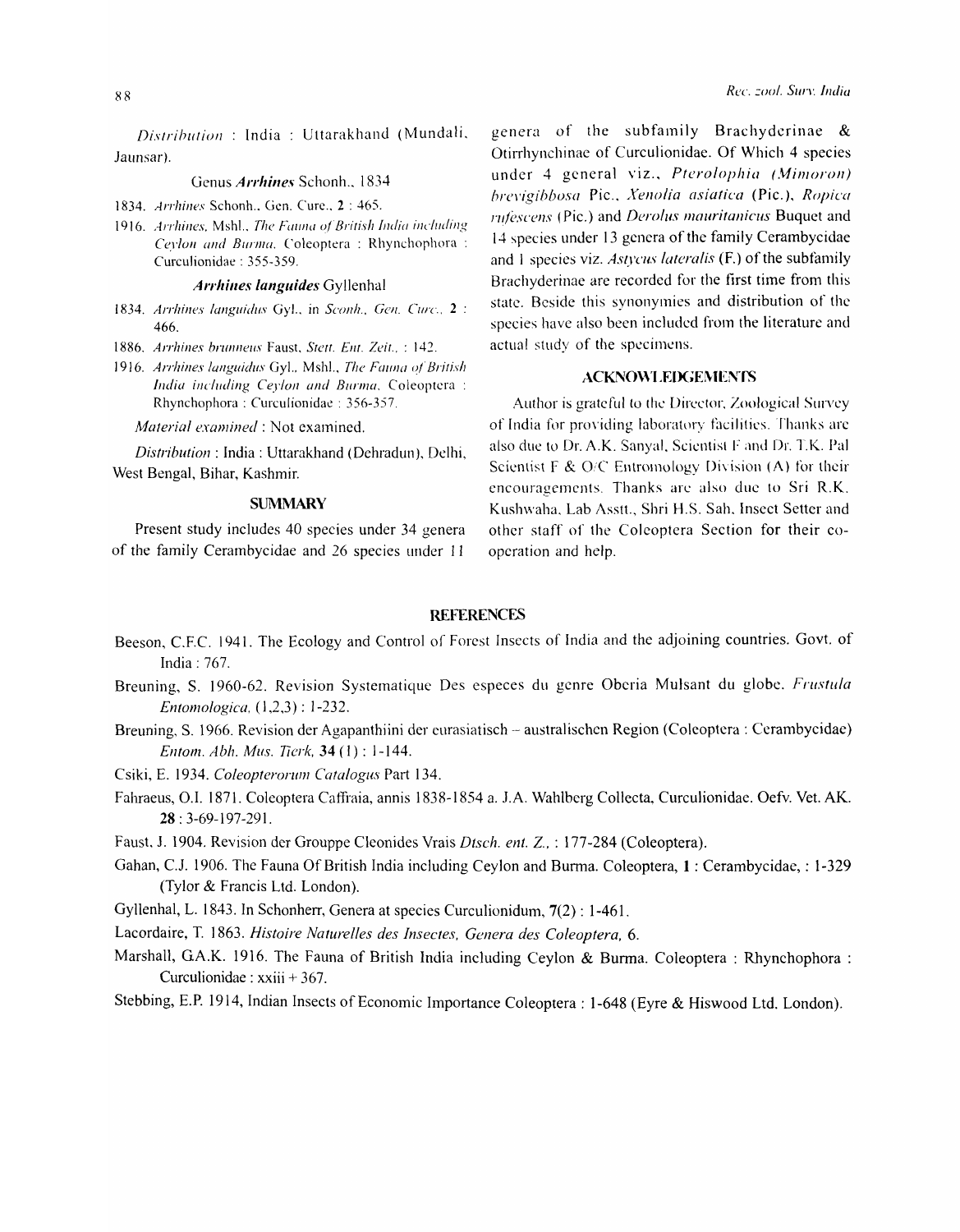

*Rec. zool. Surv. India:* **111**(Part 2): 89-94, 2011

# NEW RECORD OF MALE AND EPHIPPIAL FEMALE OF *CYCLESTHERIA HISLOPI* (BAIRD, 1859) (BRANCHIOPODA : DIPLOSTRACA : C\'CLESTHERIIDAE) FROM A WETLAND IN KERALA, INDIA

 $^1$ Subhash Babu, K.K. and S. Bijoy Nandan<sup>2</sup>

Department of Marine Biology, Microbiology and Biochemistry, School of Marine sciences, Cochin University of Science and Technology. Cochin 682016. Kerala, India.

1 : E-mail: kallikadavil@yahoo.com2:bijoynandan@yahoo.co.in (Corresponding Author)

# **INTRODUCTION**

Kerala lying on the southern tip of peninsular India is blessed with a series of world renowned wetland systems popularly referred to as backwaters, lagoons, inlets and several others having immense biodiversity potential. Even though, we have some authentic work on the taxonomy of lower crustaceans, like cladocerans, copepods and ostracods but information on large branchiopods are very limited (Durga Prasad & Simhachalam, 2009). C. *hislopi* is considered a monotypic genus showing circumtropical distribution in which males are rarely reported (Olesen *et* aI, 1996). However, males were reported from Australia (Sars, 1887; Dady, 1926) that from USA (Sisson, 1980) and also from Colombia (Roessler, 1995). Although Sars (1887) reported the males in C. *hislopi* from Australian population, but his description was based on an immature male from the brood pouch of a parthenogenetic female, however the descriptions were incomplete. Several specimens of C. *hislopi* also reported from South East Asian countries, but could not report any males or sexual females (Martin *et* aI, 2003). Parthenogenetic females, males and sexual females (ephippial females) of C. *hislopi* were reported from Columbia (Olesen *et ai,* 1996; Roessler, 1995) Moreover a comparative study on male prehensile organs of various diplostracans are also reported by Olesen *et al* (1996).

Although there are some available reports on *Cyclestheria hislopi* from India (Gurney, 1906; Nayar, 1968; Nayar and Nair, 1968; Paul & Nayar, 1977; Battish, 1981; Usha Balaraman, 2004), these studies were restricted to the parthenogenetic females. It was in this context that, present study gives a detailed account on the morphological features of the male and ephippial female (sexual female) of C. *hislopi* in comparison with that of the published reports of the same specimen from Colombia. This is the first report on male and ephippial female (sexual female) of C. *hislopi* from India.

### MATERIALS AND METHODS

Specimens for the study were collected from an isolated shallow irrigated paddy field (60 ha.) at Thommana, Trichur in Kerala *(10°* 20' 30" N, 76° 15' 23"E). Collections were made with a standard scoop net with mesh size 70mm having a mouth area of 8 inches diameter. After collection, the samples were brought to laboratory in live condition in order to observe its behavior and subsequently the specimens were fixed with 4% formalin and the male, ephippial females and parthenogenetic females were sorted out using wide mouthed pipettes under low power binocular microscope. The sex ratio of male and parthenogenetic females and ephippial females were computed and analyzed by Chi-square test using the SPSS package (version 16.0). The specimens were dissected with two fine tungsten needles under low power microscope and measurements were made using ocular micrometer. Then camera lucida diagrams were made. Nomenclature, species confirmation and morphological studies were done using standard literature and monographs (Baird, 1859; Dodson & Frey, 1991). The order "Conchostaca" in the recent updating has been reclassified as Displostraca (Martin & Davis, 2001). For scanning electron microscopy (SEM) the material was treated with ethanol series and after the critical drying at 60°C for 24 hours, the material was coated with platinum 10nm and observed in a Jeol (JSM-6390). The specimens have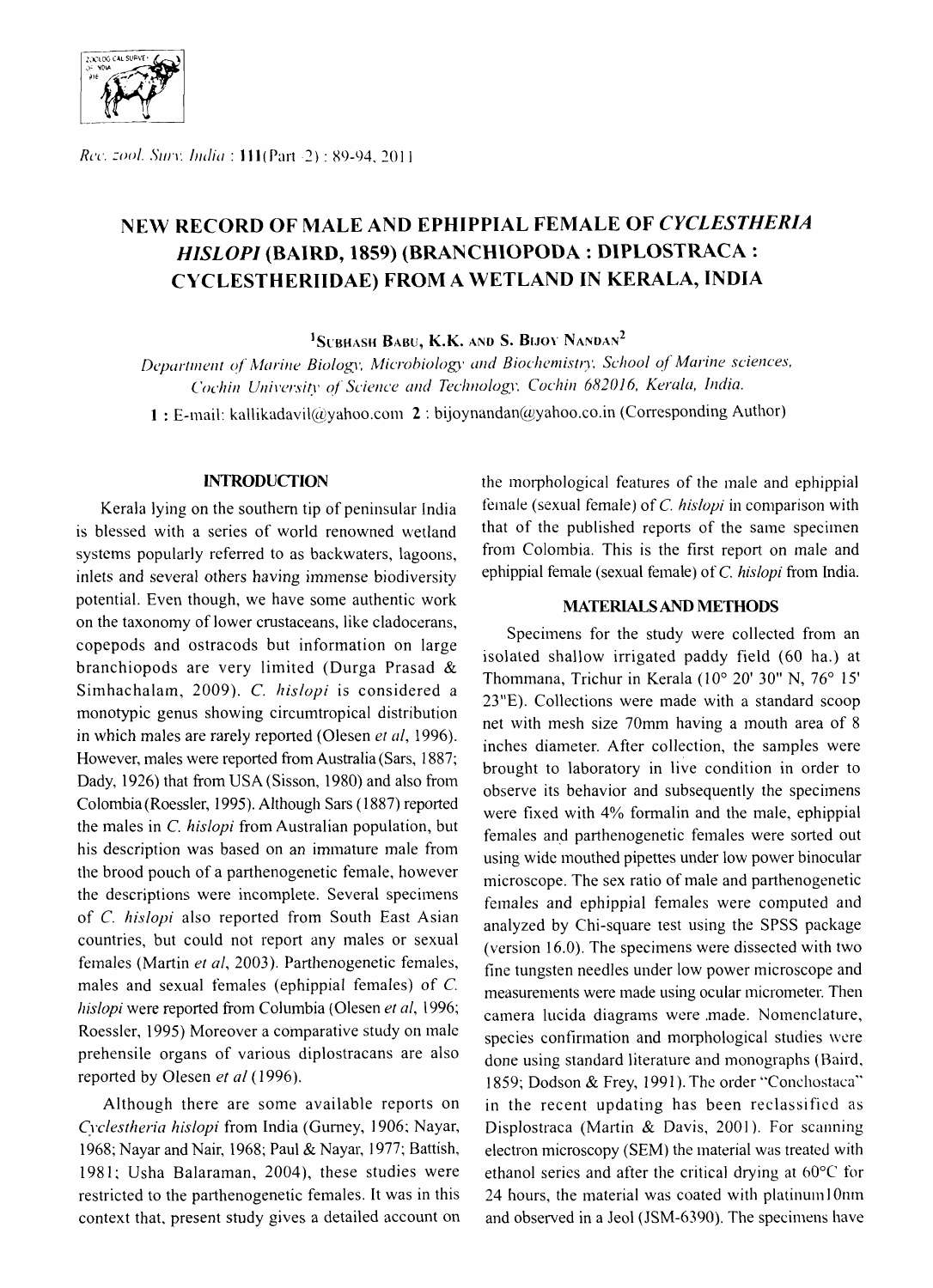been deposited in the Marine Biology Museum, School of Marine Sciences. Cochin University of Science  $\&$ Technology having Code: MBM/Ch/21/08.

# RESULTS AND DISCUSSION

# **SYSTEMATICS**

Order DIPLOSTRACA GERSTAECKER Family CYCLESTHERIIDAE SARS Genus *Cydestheria Cyclestheria hislopi* (Baird, 1859)

### Male

Size:  $3.64 \pm .05$ mm (n=5)

Males slightly smaller than females with 3-4 lines of growth (Fig. lA & Fig. 2A). Sexual dimorphism not very prominent in the species. Its shape is slightly oval with yellowish colour. In live condition, males could be distinguished from females based on their more active behavior. Head conical in shape with convex dorsal and concave ventral margin with very prominent serrations on its vertex region (Fig. 1E & Fig. 2B). Eye slightly bigger than ocellus and situated near dorsal margin (Fig. IE). The first antenna (antennule) slender, elongated and more dilated than that of female with tufts of sensory hairs (sencille) on its tip (Fig 1. F). The post maxillary thoracopods, 15 in number and the first thoracopod modified as a prehensile organ (Claspers) (Fig. 1H  $&$  Fig. 2C). Right and left claspers similar in size and shape. Unlike other branchiopods, the second pair of thoracopod is not modified as prehensile organ. The distal 4 and 5 endites and endopod of first thoracopods modified into palm and the  $6<sup>th</sup>$  endite as the finger (Figs. 1I & J, Fig. 2D). Palm and finger armed with two types of teeth like structures (Fig. 2E). The palm beset with multi-cusped teeth like structures and finger with single cusped terminal teeth (Fig. 1K  $&L$ ). Apart form these teeth, there were many button like structures on the anterior region of palm (Fig. 11). Only single plumose seta on the anterio-dorsal area of moving finger whereas in the palm 8-9 plumose setae were present. A thick palp originated from the base of the finger carrying a few terminal setae on its distal end (Fig.1 I). The epipod was oval in shape (Fig.1 H). Rest of the thoracopods reduced in size towards its posterior end. Telson almost similar to female with 7-8 spines on its dorsal margin, distal spines elongated, claw like and serrated on concave margin. Number of basal spines on the base of the second claw 4-5 (Fig. 2F). Testis slightly yellowish and seen on both sides of the alimentary canal.

## Ephippial female

## Size: *4.20±* .09nun (n=5)

Ephippial female are pale white and opaque with ephippium (egg case). They are modified form of parthenogenetic female itself, having size and shape almost similar to parthenogenetic female. Carapace thick and reinforced by chitinous material. Unlike in cladocerans, the ephipium is part of their body. Ephippial females were capable of producing a special kind of resting eggs (diapause eggs). Eggs dark in colour, slightly oval in shape, larger than parthenogenetic eggs. Outer covering of these eggs are hard without any ornamentation. Mean size of eggs was 4.2 mm and number of eggs/brood was  $5.4 \pm 1.7$  (n=5). Unlike other large Branchiopods, in *C. hislopi* eggs were free and not glued. Eggs well encased within the modified form of carapace, the ephippium. After the formation of ephippium, the female settles at the bottom. The ephippium without eggs were also observed in the present study. Ephippial female is very similar to parthenogenetic female but looks slightly whitish in colour due to the presence of ephippia. Average ratio between male with ephippial female were 1: 4. The other details of ephippial female fully agree with description given by Roessler ( 1995) on Colombian population.

### Parthenogenetic female

Size:  $4.27 \pm .14$ mm (n=10)

Carapace oval in shape with maximum height in the middle, laterally compressed and slightly yellowish in colour. The umbone situated close to the antero-dorsal side of the carapace. The shell with very specific shell gland had 4-5 growth lines (carapace lines). Head large and somewhat rounded in shape with serrated vertex (Fig. 1B). Eye slightly larger than ocellus and situated at antero-dorsal margin of the head whereas ocellus is central in position (in lateral view). Antennule (first antenna) slender elongated and distally dilated (spatula shaped) with a few terminal sensory hairs. (Fig. 1D). Antenna biramus, stout, seven segmented; each segment beset with setae and spine like structures. Body segmented, slightly arched in profile with 16 pairs of swimming appendages and each segment carries one pair of swimming legs. Ovary paired, one on either side of the alimentary canal as in cladocerans. Eggs spherical and slightly greenish in colour with mean size (0.34mm). The number of eggs in the brood varies from 3-21 depending on the age of the specimen. Eggs soft without any ornamentation. A large number of individuals were observed in which the brood contains developing embryos. In the sample collected male to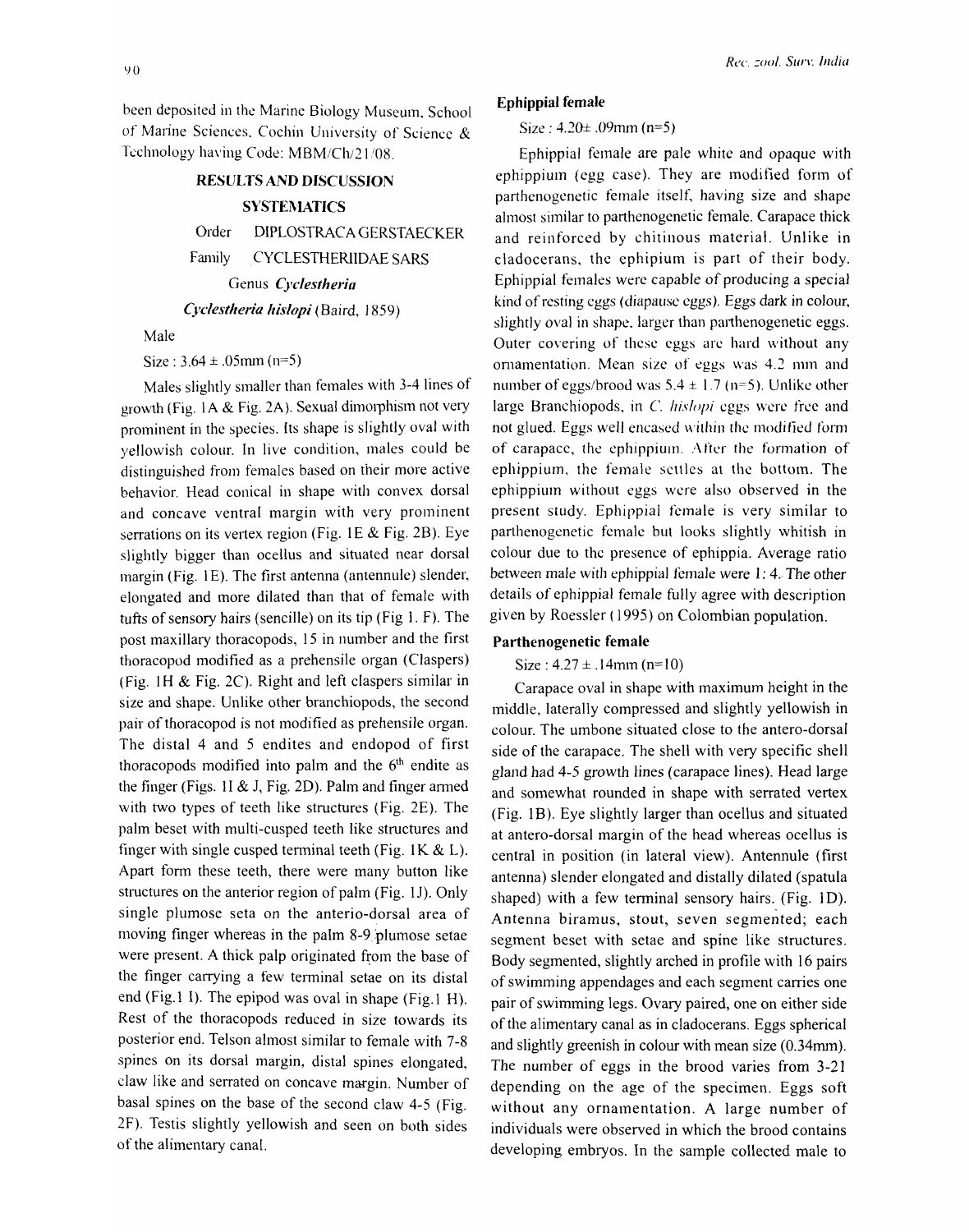

Fig. 1(A-L). 1A. *Cyclestheria hislopi* (male), 1B. Head of *C. hislopi* (female) 1C. Telson (fem-ale). 1D. Tip of the antennules (female). **IE.** Head of the C *hislopi* (male). **IF.** Tip of the antennules (male). **IG** Basal spines on the second claw enlarged (female). **tH.** First thoracopod with clasper (male). **11.** Clasper with palm and moving finger (male). **IJ.**  Clasper enlarged (male). **IK.** Single cusped tooth. (finger, male). **IL.** Multi-cusped tooth (palm. male).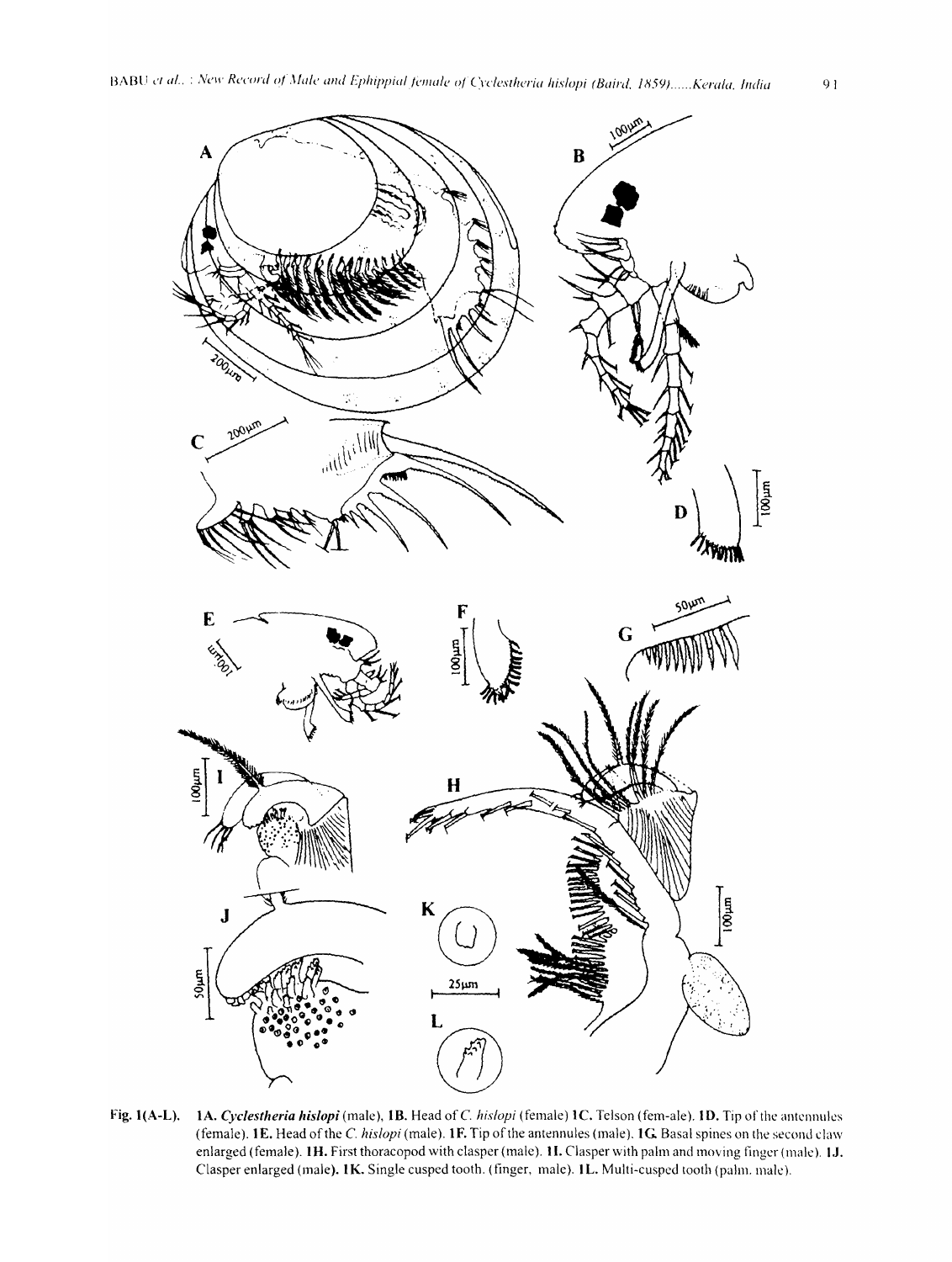

Fig. 2(A-F). 2A. (SEM) Cyclestheria hislopi, male (left side of the carapace removed). 2B. Serrated vertex (lateral view) 2C. First thoracopod (lateral view). 2D. First thoracopod with clasping organ. 2E. Clasping organ enlarged (lateral view). 2F. Telson showing 4 basal spinals on the base of the second claw (lateral view)

parthenogenetic female ratio was 1 : 46. Telson large with eight pair of strong and elongated claws; first pair large and slightly curved, serrated on its concave margin (Fig.1C). Second claw shorter than the first pair with a series of serrated spinules on its basal portion (Fig. 1G). The Pearson Chi Square test showed that the sex ratio between males and parthenogenetic females were significant at 1% level.

Remarks : Cyclestheria hislopi was first reported from Nagpur, India by Band in 1859 and named the species after its collector, Rev. Hislop. Initially, the species was placed under the genus Estheria and later, the genus Estheria to Cyclestheria and family Cyclestheriidae (Sars. 1887). C. hislopi is a large Branchiopod, commonly seen in the wetlands of Kerala, associated with lush vegetation of aquatic weeds. The abundance of  $C$ . *histopi* associated with vegetation in perennial habitats indicates the presence of certain survival strategies to overcome predatory pressures.

This agrees with the observations on Colombian population (Roessler, 1995).

The formation of male, ephippial female, resting eggs (diapause egg) and appearance of sexual phase within the life eyele of C *histopi* remained obscure for long time (Olesen, et. al., 1996). C. hislopi is the only diplostracan showing very indistinguishable sexual dimorphism and this was the reason why people over looked the presence of males in its population. Majority  $\sigma$ f diplostracans normally reproduces parthenogenetically but under the drastic environmental conditions the animals can switch over from parthenogenetic life-cycle to sexual phase (Shan, 1969; Subhash Babu & Nayar, 1997) and this phenomenon is not very common in C hislopi (Roessler, 1995).

In the present study the male to female ratio was 1:46, which was considerably high as compared to that reported from Colombia. In natural population of the African large branchiopods the marked fluctuations were observed in the male female ratio (Brendonck et al., 1990). So far, no male and ephippial female are reported from the natural population of C. hislopi from India.

A close evaluation on the morphological feature of the first thoracopod of male, C *histopi* in the present study showed only a single seta on the dorsal side of the finger with button like projections on the anterior part of the palm. Whereas the same specimens reported from Columbian waters had 3 plumose setae on the dorsal side of the finger without any projections on the palm (Olesen et al. 1996). The number of pores on the neck organ was two in both the present and the Columbian specimens, whereas its shape and size was different in the Colombian specimen (Usha Balaraman, 2004). The antennule (first antenna), of C. hislopi in the present study was tubular, elongated, spatula shaped, with highly dilated tip fringed with tuft of sensory hairs. However, in the Colombian specimen, it was club shaped, robust with distal end little dilated having sensory hairs not only on its tip but also on its lateral side (Olesen et al. 1996). The number of basal spines on the second claw of telson was 4-5 in the inale of the present specimen, but was 7-9 in the Colombian specimens. Therefore, the Colombian